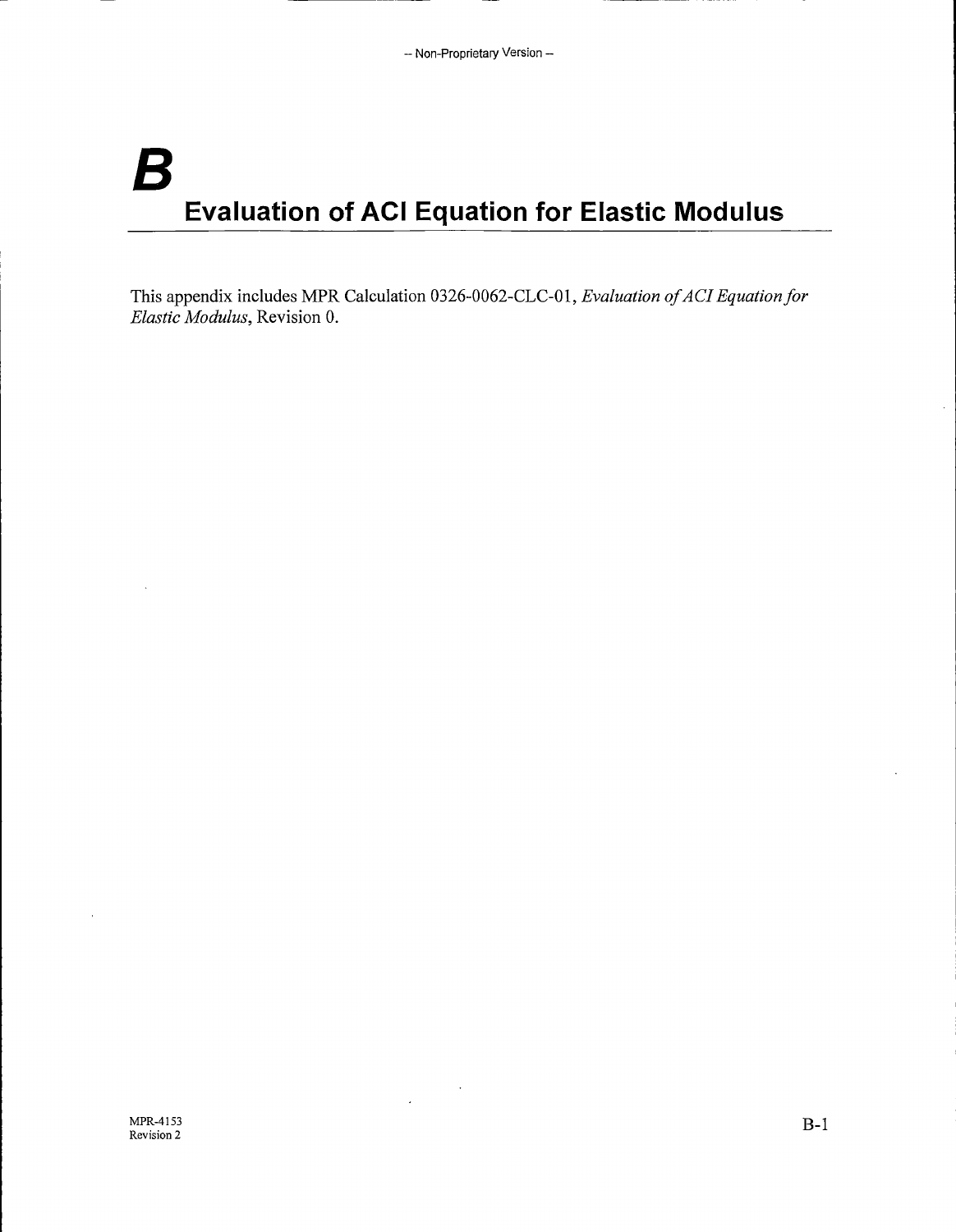

MPR Associates, Inc. 320 King Street Alexandria, VA 22314

## CALCULATION TITLE PAGE Client: NextEra Energy Seabrook, LLC Project: Title: Approach for Estimating Through-Wall Expansion from Alkali-Silica Reaction at Seabrook Station Evaluation of ACI Equation for Elastic Modulus Page 1 of  $12+$ Appendix A and B Task No. 0326-1405-0074 Calculation No. 0326-0062-CLC-01 Preparer / Date Rev. No. Checker / Date Reviewer & Approver / Date Rev. No. Amanda Card David H. Bergquist John W. Simons Preparer / Date Checker / Date Reviewer & Approver / Date Rev.<br>
Amanda Card David H. Bergquist John W. Simons<br>
(MMAMAA (Arta David Date) Date John W. Simons<br>
01/29/2015 01/29/2015 01/29/2015 0 QUALITY ASSURANCE DOCUMENT This document has been prepared, checked, and reviewed/approved in accordance with the QA requirements of 10CFR50 Appendix Band/or ASME NQA-1, as specified in the MPR Nuclear Quality Assurance Program. PROPRIETARY NOTICE This document is PROPRIETARY to NextEra Energy Seabrook and MPR Associates. Distribution or dissemination of this document to other parties is prohibited, except with the consent of NextEra Energy Seabrook and MPR Associates.

MPR-QA Form QA-3.1-1, Rev. 2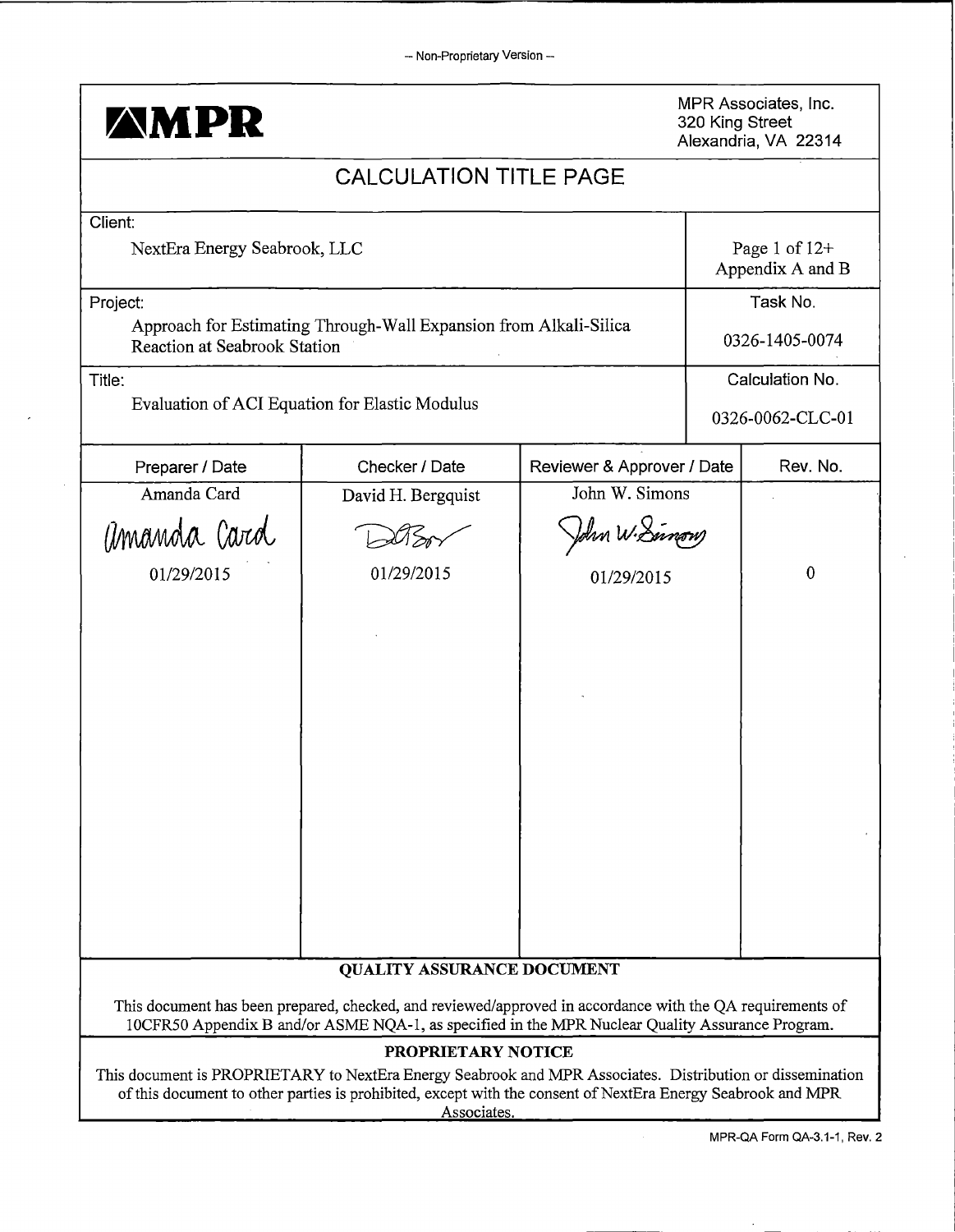|                            | <b>AMPR</b>           |                      |             | MPR Associates, Inc.<br>320 King Street<br>Alexandria, VA 22314 |  |  |
|----------------------------|-----------------------|----------------------|-------------|-----------------------------------------------------------------|--|--|
| <b>RECORD OF REVISIONS</b> |                       |                      |             |                                                                 |  |  |
|                            | Calculation No.       | Prepared By          | Checked By  | Page: 2                                                         |  |  |
|                            | 0326-0062-CLC-01      | amanda Card          |             |                                                                 |  |  |
| Revision                   | <b>Affected Pages</b> |                      | Description |                                                                 |  |  |
| $\boldsymbol{0}$           | All                   | <b>Initial Issue</b> |             |                                                                 |  |  |
|                            |                       |                      |             |                                                                 |  |  |
|                            |                       |                      |             |                                                                 |  |  |
|                            |                       |                      |             |                                                                 |  |  |
|                            |                       |                      |             |                                                                 |  |  |
|                            |                       |                      |             |                                                                 |  |  |
|                            |                       |                      |             |                                                                 |  |  |
|                            |                       |                      |             |                                                                 |  |  |
|                            |                       |                      |             |                                                                 |  |  |
|                            |                       |                      |             |                                                                 |  |  |

level of the calculation in effect at the time that page was last revised.

 $\bar{\beta}$ 

MPR QA Form QA-3.1-2, Rev. 0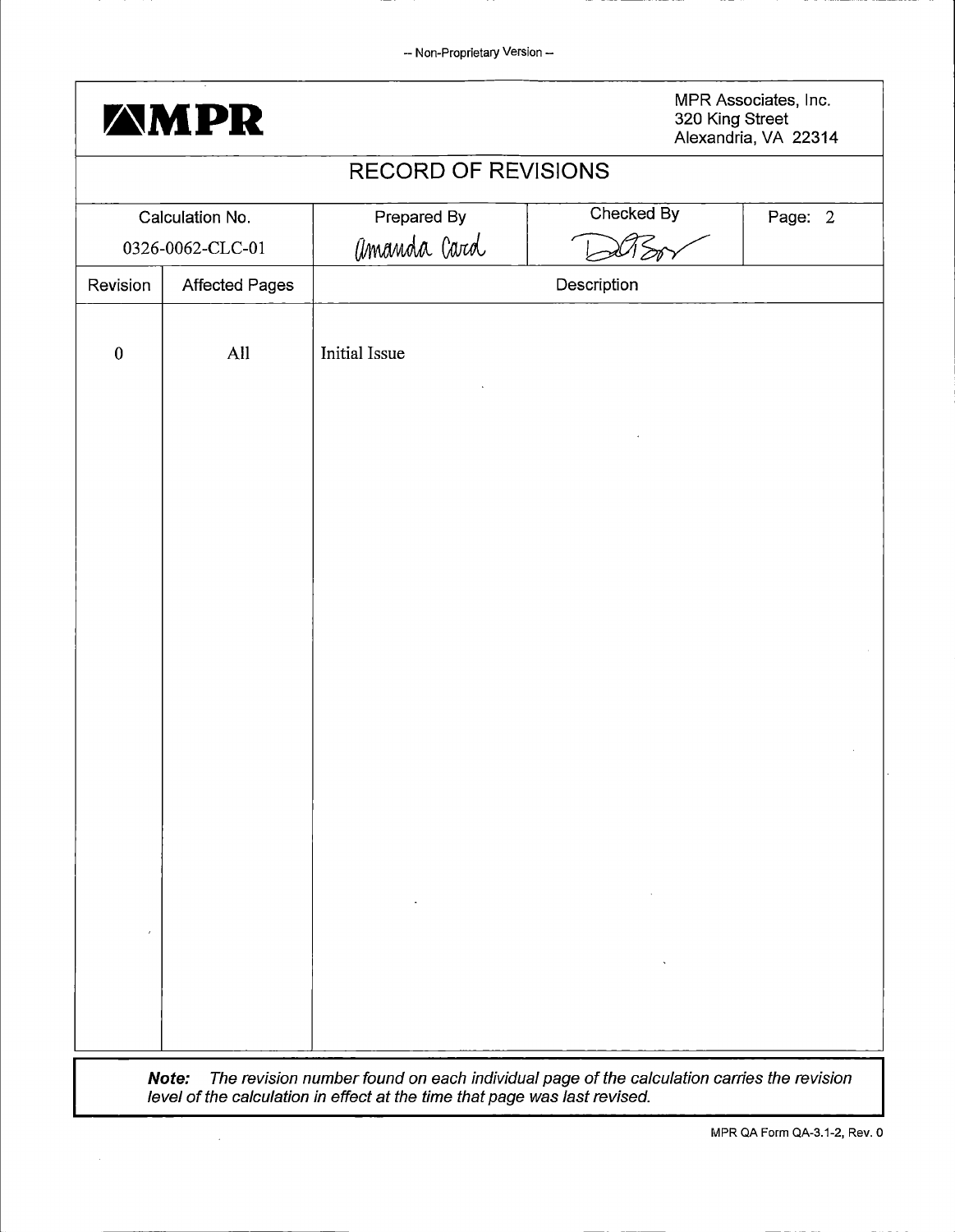| AM PR            |                          | MPR Associates, Inc.<br>320 King Street<br>Alexandria, VA 22314 |            |             |
|------------------|--------------------------|-----------------------------------------------------------------|------------|-------------|
|                  | Calculation No.          | Prepared By                                                     | Checked By | Page: 3     |
|                  | 0326-0062-CLC-01         | amanda Card                                                     |            | Revision: 0 |
|                  | <b>Table of Contents</b> |                                                                 |            |             |
| 1.0              |                          |                                                                 |            |             |
|                  | 1.1                      |                                                                 |            |             |
|                  |                          |                                                                 |            |             |
|                  | 1.2                      |                                                                 |            |             |
| 2.0              |                          |                                                                 |            |             |
| 3.0              |                          |                                                                 |            |             |
| 4.0              |                          |                                                                 |            |             |
| 5.0              |                          |                                                                 |            |             |
|                  | 5.1                      |                                                                 |            |             |
|                  | 5.2                      |                                                                 |            |             |
| 6.0              |                          |                                                                 |            |             |
| 7.0              |                          |                                                                 |            |             |
| $\boldsymbol{A}$ |                          |                                                                 |            |             |

 $\hat{\boldsymbol{\theta}}$ 

 $\sim 10^7$ 

÷.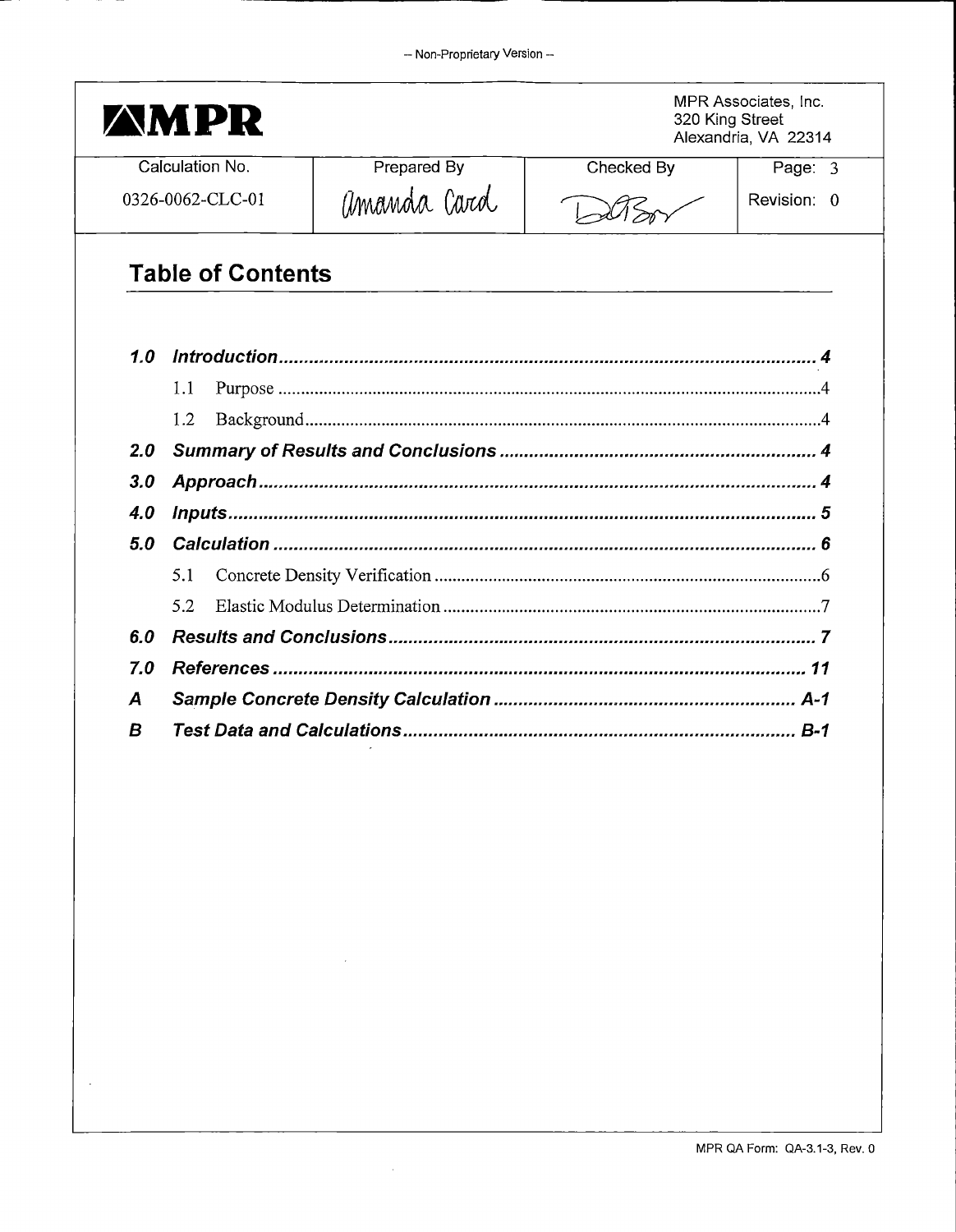| <b>AMPR</b>      |             | MPR Associates, Inc.<br>320 King Street<br>Alexandria, VA 22314 |             |
|------------------|-------------|-----------------------------------------------------------------|-------------|
| Calculation No.  | Prepared By | Checked By                                                      | Page: 4     |
| 0326-0062-CLC-01 | amanda Card |                                                                 | Revision: 0 |

## **1.0 INTRODUCTION**

#### **1.1 Purpose**

This calculation evaluates the applicability of the elastic modulus equation provided in Section 8.5.l of ACI 318-71 (Reference 2) to the concrete mix used in the Beam Test Programs that MPR is sponsoring at Ferguson Structural Engineering Laboratory (FSEL).

## **1.2 Background**

MPR is developing a methodology to determine the through-thickness expansion of concrete structures at Seabrook Station due to Alkali-Silica Reaction (ASR). The through-thickness expansion results in a reduction in the elastic modulus. One approach for estimating the original elastic modulus (i.e., the elastic modulus before ASR expansion occurs) is to calculate it using the 28-day compressive strength of the concrete and the equation provided in ACI 318-71.

## **2.0 SUMMARY OF RESULTS AND CONCLUSIONS**

Based on the results of this calculation, the relationship between the measured 28-day compressive strength and the elastic modulus for the test specimens within the Beam Test Programs at FSEL is consistent with the ACI equation. The measured data and calculated results show a similar trend. Measured and calculated elastic modulus values for all but three data sets were within the variability range stated in Reference 2, 20%.

## **3.0 APPROACH**

Section 8.5.1 of ACI 318-71 (Reference 2) states that the 28-day elastic modulus ( $E_c$ ) of concrete can be calculated based on the density of concrete in  $lb/ft^3$  (w<sub>c</sub>) and the 28-day compressive strength of concrete  $(f_c)$ . This relationship is expressed using Equation 1.

$$
E_c = 33w_c^{1.5}\sqrt{f_c'} \tag{1}
$$

Section R8.5 .1 of ACI 318 (Reference 2) also states that measured values for elastic modulus range from 80% to 120% of the calculated value.

Reference 3 provides the basis for Equation 1 and supports Reference 2. Equation 1 is based on light weight and normal weight concrete test data from various published articles and unpublished reports from the Expanded Shale, Clay, and Slate Institute.

The elastic modulus for normal weight concrete (approximate density of  $144\frac{lb}{ft^3}$ ) can be calculated using Equation 2, a simplified version of Equation 1. (Reference 2)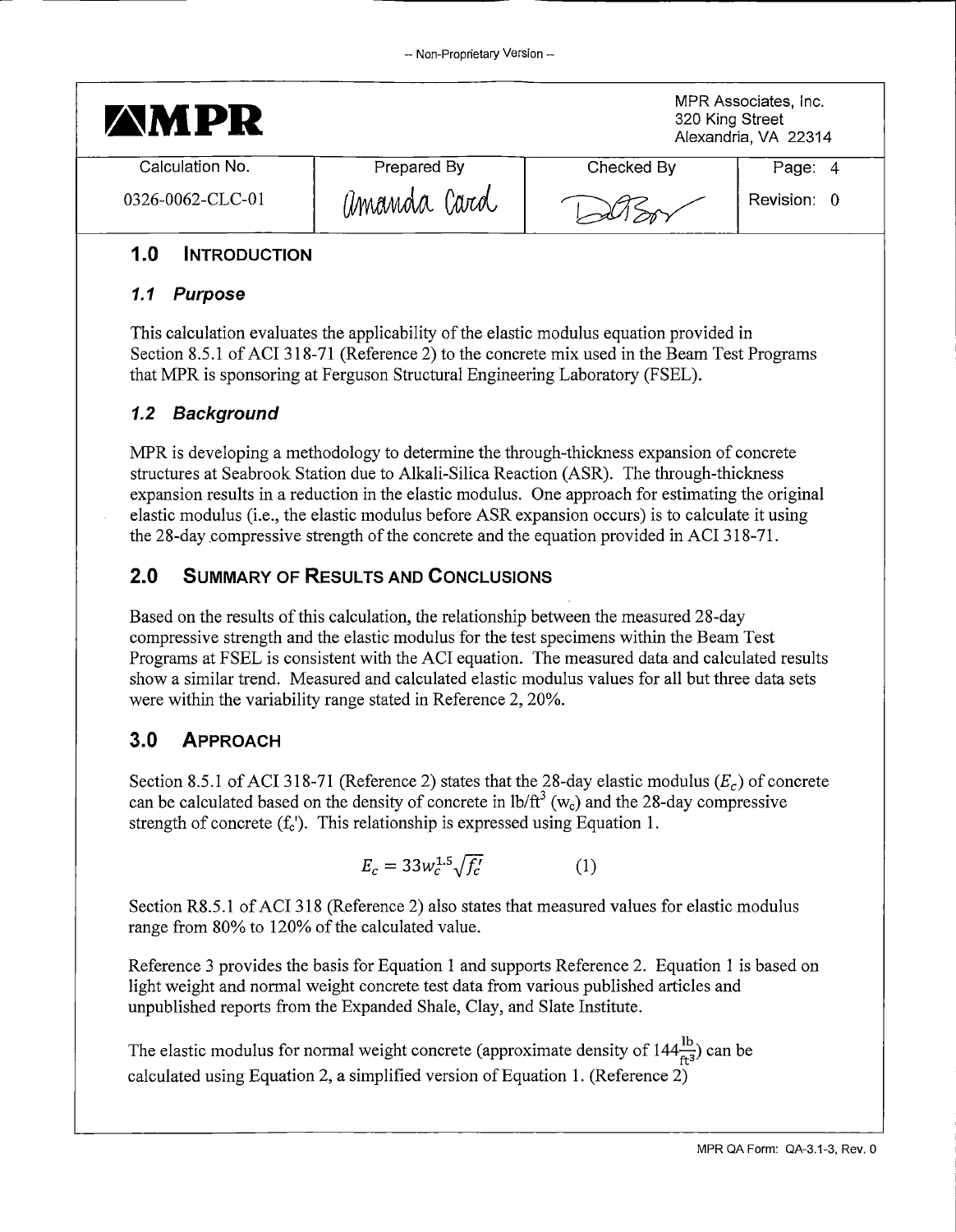| <b>AMPR</b>      |                           | 320 King Street | MPR Associates, Inc.<br>Alexandria, VA 22314 |
|------------------|---------------------------|-----------------|----------------------------------------------|
| Calculation No.  | Prepared By               | Checked By      | Page: 5                                      |
| 0326-0062-CLC-01 | amanda Card               |                 | Revision: 0                                  |
|                  | $E_c = 57,000\sqrt{f'_c}$ | $\rm(2)$        |                                              |

As part of the Shear and Reinforcement Anchorage Test Programs and Instrumentation Specimen Testing, FSEL has determined the 28-day concrete elastic modulus and compressive strength for each beam specimen fabricated to date. These tests use cylinders molded at the time of concrete placement. In addition to the 28-day data, data are also available from cores removed from the test specimens used for control tests (i.e., tests performed shortly after 28 days, before the onset of deleterious ASR expansion). The results of the FSEL elastic modulus and compressive strength tests are compared to Equation 2 (and therefore Equation 1) in this calculation to confirm that the ACI equation is applicable to the concrete mix used in the Beam Test Programs.

### **4.0 INPUTS**

As stated in Section 3.0, the 28-day elastic modulus and the 28-day compressive strength of twenty beams, collected by FSEL, were used to confirm the applicability of Equations 1 and 2. As stated in Section 3.0, the 28-day elastic mod<br>twenty beams, collected by FSEL, were used to<br>A total of data sets were evaluated.

The data were taken from the Special Test and Inspection Records (STIRs) listed in Table 1. (Reference 5 through Reference 40)



**Table** 1. References for Test Data

MPR QA Form: QA-3.1-3, Rev. 0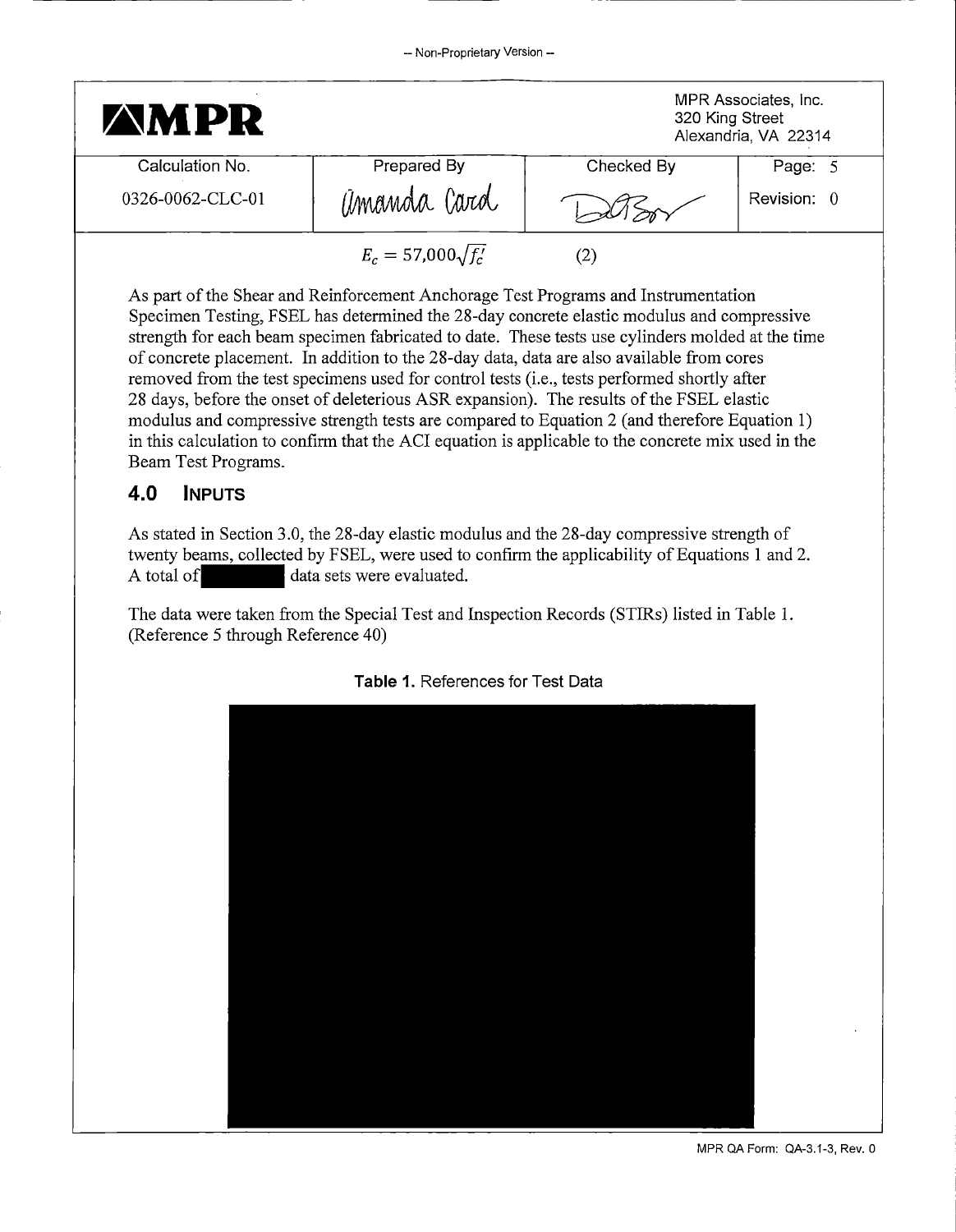

## **5.0 CALCULATION**

#### **5. 1 Concrete Density Verification**

It is important to note that the density of concrete varies slightly among the beams that were tested. However, all test beams are composed of normal weight concrete  $(144\frac{16}{ft^3})$ .

The simplified equation for normal weight concrete, Equation 2, is therefore applicable and was used to calculate the elastic moduli reported in this calculation.

The relevance of Equation 2 was verified by calculating the density of a beam and comparing it to the density of normal weight concrete. The two values agreed.

A sample density calculation is provided in Appendix A.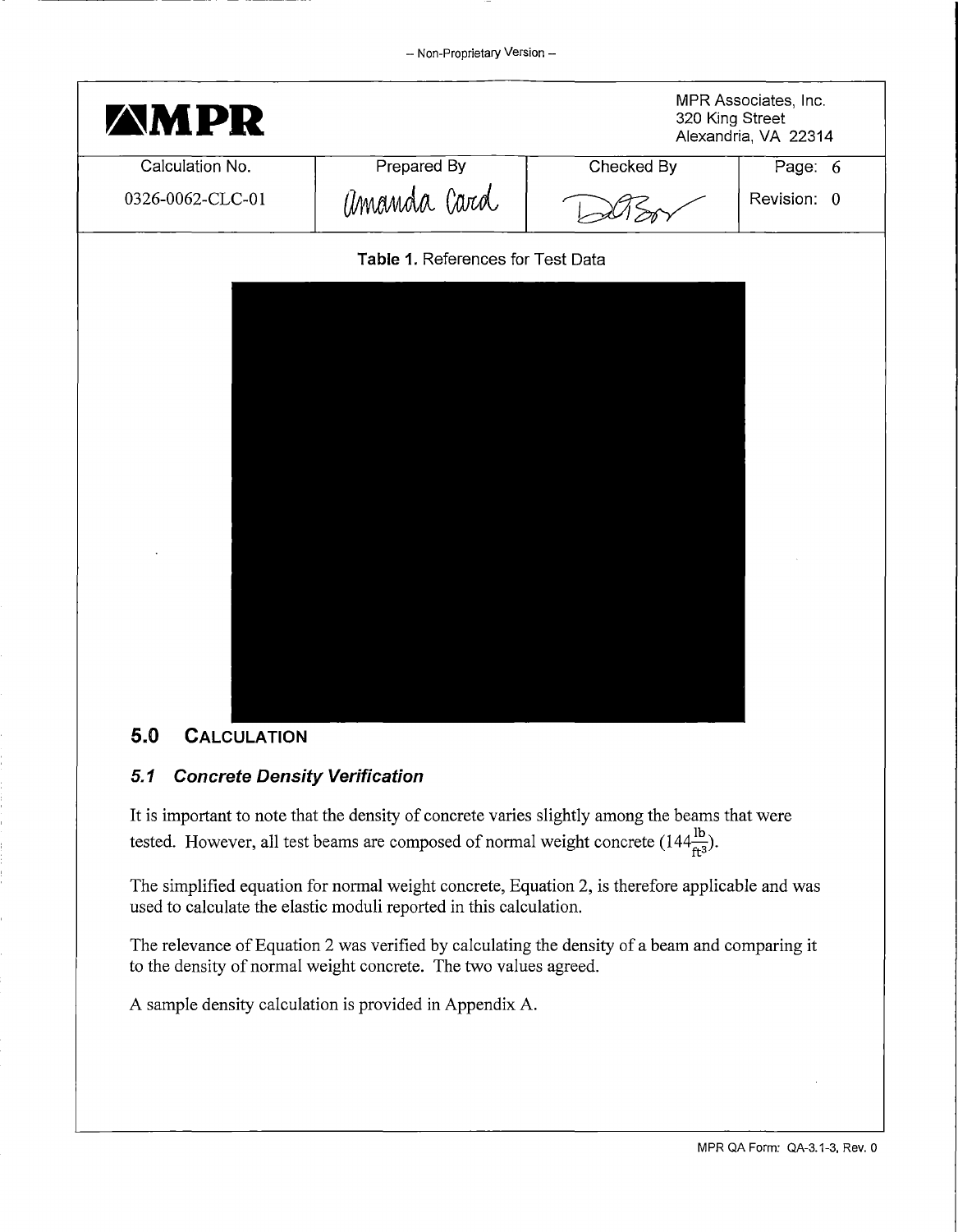|             | MPR Associates, Inc.<br>320 King Street<br>Alexandria, VA 22314 |             |
|-------------|-----------------------------------------------------------------|-------------|
| Prepared By | Checked By                                                      | Page: 7     |
| amanda Card |                                                                 | Revision: 0 |
|             |                                                                 |             |

#### **5.2 Elastic Modulus Determination**

The average 28-day compressive strengths and Equation 2 were used to calculate the  $28$ -day elastic modulus for each of the data sets listed in Table 1. The percent error is calculated between the measured and calculated elastic modulus values.

The calculation is provided in Appendix B.

### **6.0 RESULTS AND CONCLUSIONS**

The measured elastic modulus values for the - data sets collected at FSEL align well with the calculated elastic modulus values (from Equation 2). All but  $\blacksquare$  of the measured elastic modulus values are within 80% to 120% of the calculated value.

Figure 1 compares the FSEL data to the trendline for Equation 2.

Figure 2 and Figure 3 illustrate that nearly all of the FSEL data falls within 80% and 120% of the calculated elastic modulus value, which is consistent with the statement in Section R8.5.1 of ACI 318 (Reference 2) regarding the accuracy of the equation.

It is important to note that the measured elastic modulus is plotted and compared to the trendline associated with Equation 2 in Figure 1 and Figure 2. The percent difference between measured elastic modulus and calculated elastic modulus (per Equation 2) is plotted in Figure 3. All three figures support the conclusion that Equation 2 (and therefore Equation 1) applies to the FSEL data.

The calculations required to generate Figure 1, Figure 2, and Figure 3 are also provided in Appendix B. Cylinders are depicted in blue. Cores are depicted in green.

Based on the results of this calculation, the elastic modulus equation, provided in Section 8.5.l of ACI 318-71, is validated.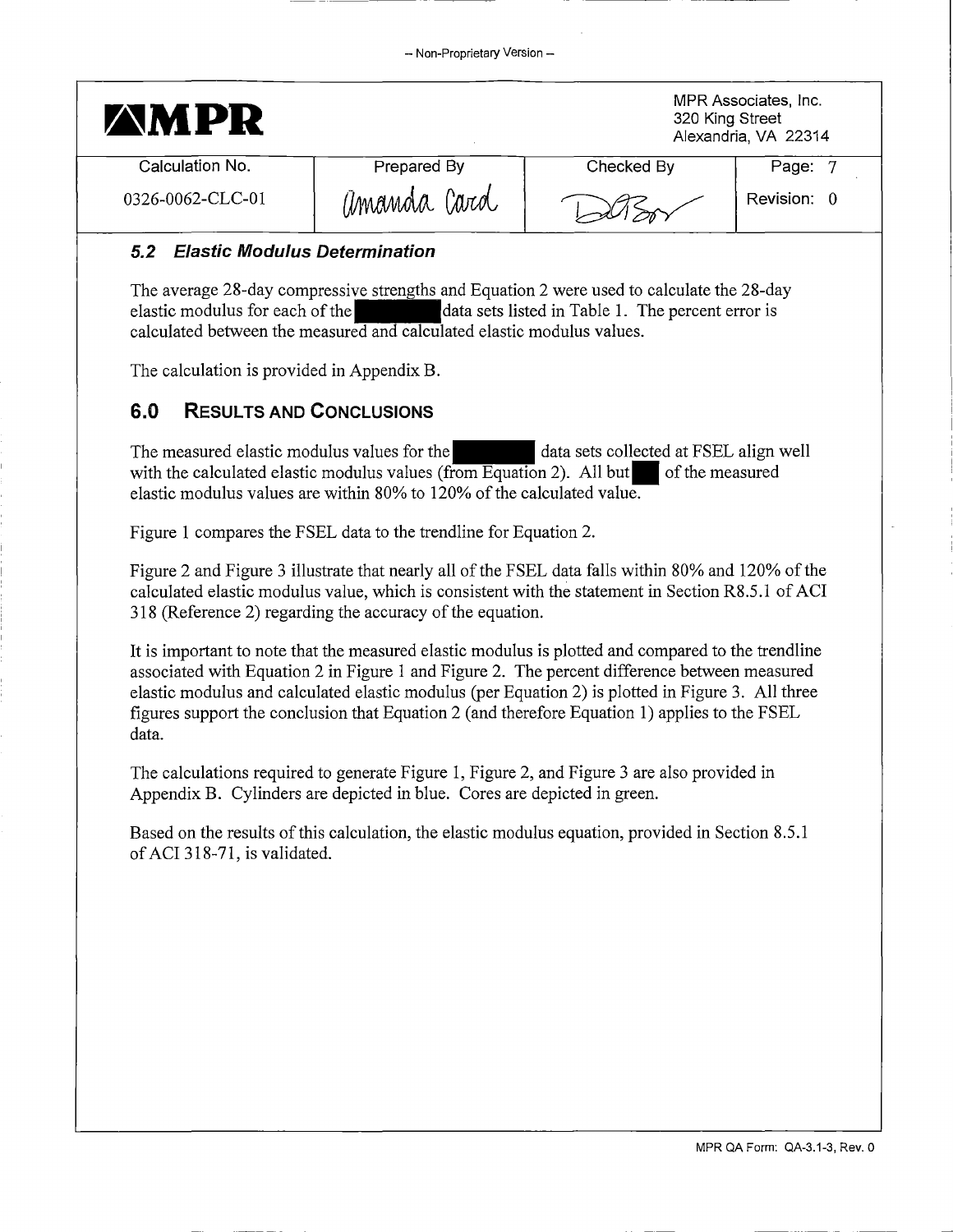| <b><i>AMPR</i></b> |             | MPR Associates, Inc.<br>320 King Street<br>$\epsilon$<br>Alexandria, VA 22314 |             |
|--------------------|-------------|-------------------------------------------------------------------------------|-------------|
| Calculation No.    | Prepared By | Checked By                                                                    | Page: 8     |
| 0326-0062-CLC-01   | amanda Card |                                                                               | Revision: 0 |
|                    |             |                                                                               |             |
|                    |             |                                                                               |             |
|                    |             |                                                                               |             |
|                    |             |                                                                               |             |
|                    |             |                                                                               |             |
|                    |             |                                                                               |             |
|                    |             |                                                                               |             |
|                    |             |                                                                               |             |
|                    |             |                                                                               |             |
|                    |             |                                                                               |             |
|                    |             |                                                                               |             |
|                    |             |                                                                               |             |
|                    |             |                                                                               |             |
|                    |             |                                                                               |             |
|                    |             |                                                                               |             |
|                    |             |                                                                               |             |

**Figure 1.** Comparison of FSEL Elastic Modulus Test Data with Equation 2

 $\ddot{\phantom{a}}$  .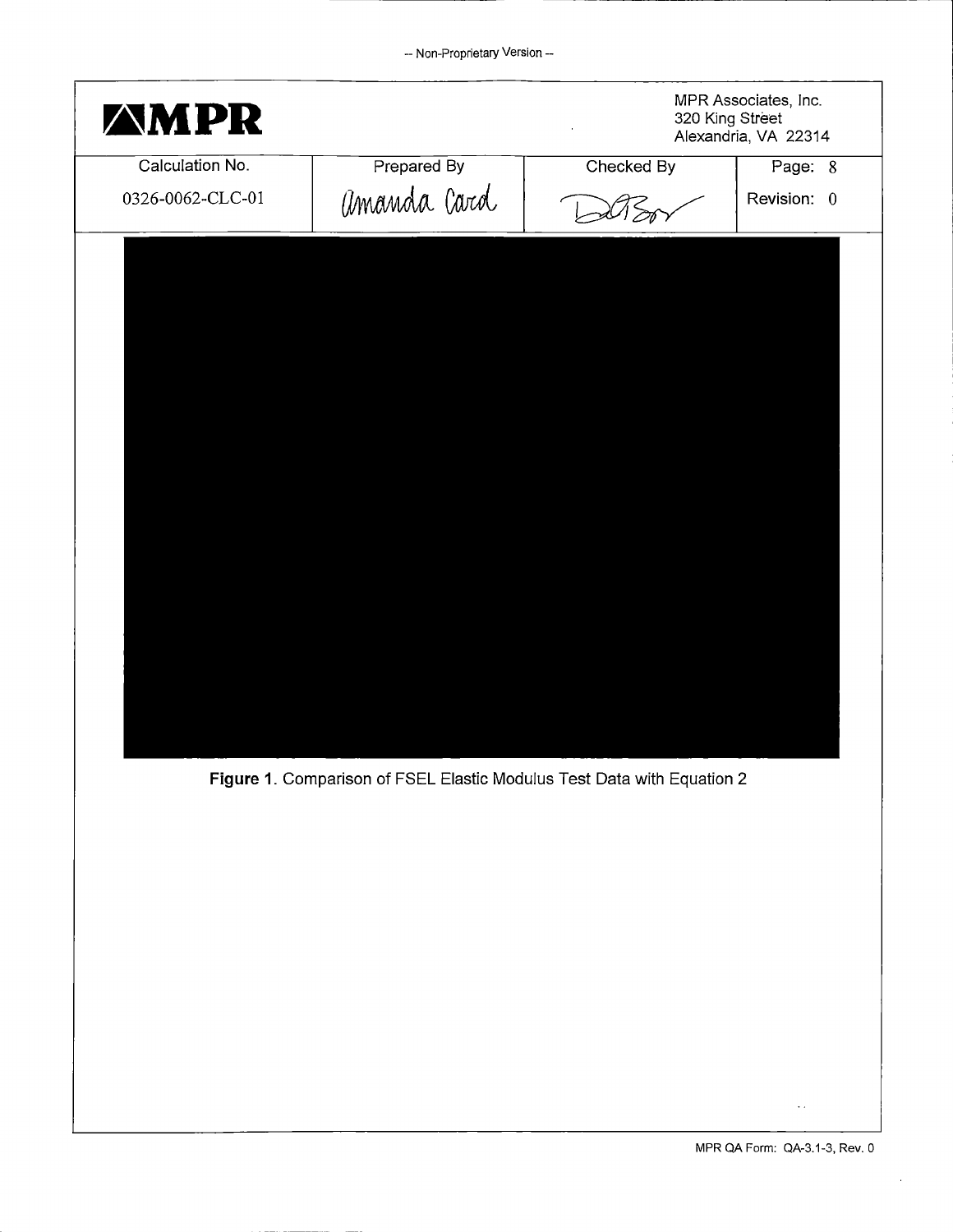| <b>AMPR</b>      |             | 320 King Street | MPR Associates, Inc.<br>Alexandria, VA 22314 |
|------------------|-------------|-----------------|----------------------------------------------|
| Calculation No.  | Prepared By | Checked By      | Page: 9                                      |
| 0326-0062-CLC-01 | amanda Card |                 | Revision: 0                                  |
|                  |             |                 |                                              |
|                  |             |                 |                                              |
|                  |             |                 |                                              |
|                  |             |                 |                                              |
|                  |             |                 |                                              |
|                  |             |                 |                                              |
|                  |             |                 |                                              |
|                  |             |                 |                                              |
|                  |             |                 |                                              |
|                  |             |                 |                                              |
|                  |             |                 |                                              |
|                  |             |                 |                                              |

**Figure** 2. Range of FSEL Elastic Modulus Test Data

 $\hat{\mathcal{A}}$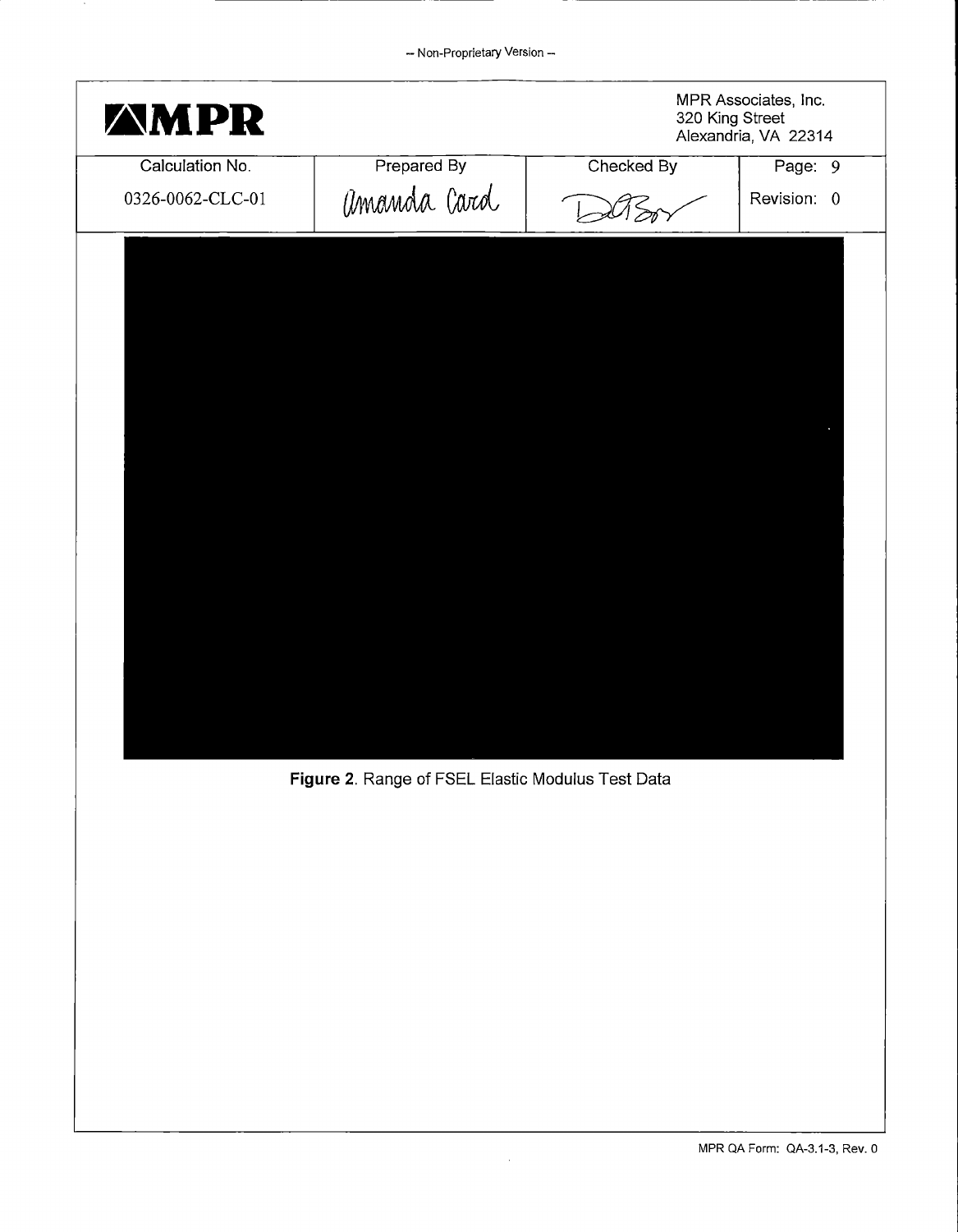| <b>AMPR</b>      |                                                                                        | MPR Associates, Inc.<br>320 King Street<br>Alexandria, VA 22314 |             |
|------------------|----------------------------------------------------------------------------------------|-----------------------------------------------------------------|-------------|
| Calculation No.  | <b>Prepared By</b>                                                                     | Checked By                                                      | Page: 10    |
| 0326-0062-CLC-01 | amanda Card                                                                            |                                                                 | Revision: 0 |
|                  |                                                                                        |                                                                 |             |
|                  |                                                                                        |                                                                 |             |
|                  |                                                                                        |                                                                 |             |
|                  |                                                                                        |                                                                 |             |
|                  |                                                                                        |                                                                 |             |
|                  |                                                                                        |                                                                 |             |
|                  |                                                                                        |                                                                 |             |
|                  |                                                                                        |                                                                 |             |
|                  |                                                                                        |                                                                 |             |
|                  |                                                                                        |                                                                 |             |
|                  |                                                                                        |                                                                 |             |
|                  |                                                                                        |                                                                 |             |
|                  |                                                                                        |                                                                 |             |
|                  |                                                                                        |                                                                 |             |
|                  |                                                                                        |                                                                 |             |
|                  |                                                                                        |                                                                 |             |
|                  |                                                                                        |                                                                 |             |
|                  |                                                                                        |                                                                 |             |
|                  |                                                                                        |                                                                 |             |
|                  |                                                                                        |                                                                 |             |
|                  |                                                                                        |                                                                 |             |
|                  |                                                                                        |                                                                 |             |
|                  |                                                                                        |                                                                 |             |
|                  |                                                                                        |                                                                 |             |
|                  |                                                                                        |                                                                 |             |
|                  |                                                                                        |                                                                 |             |
|                  | Figure 3. Percent Error: FSEL Elastic Modulus Test Data vs. Equation 2 Elastic Modulus |                                                                 |             |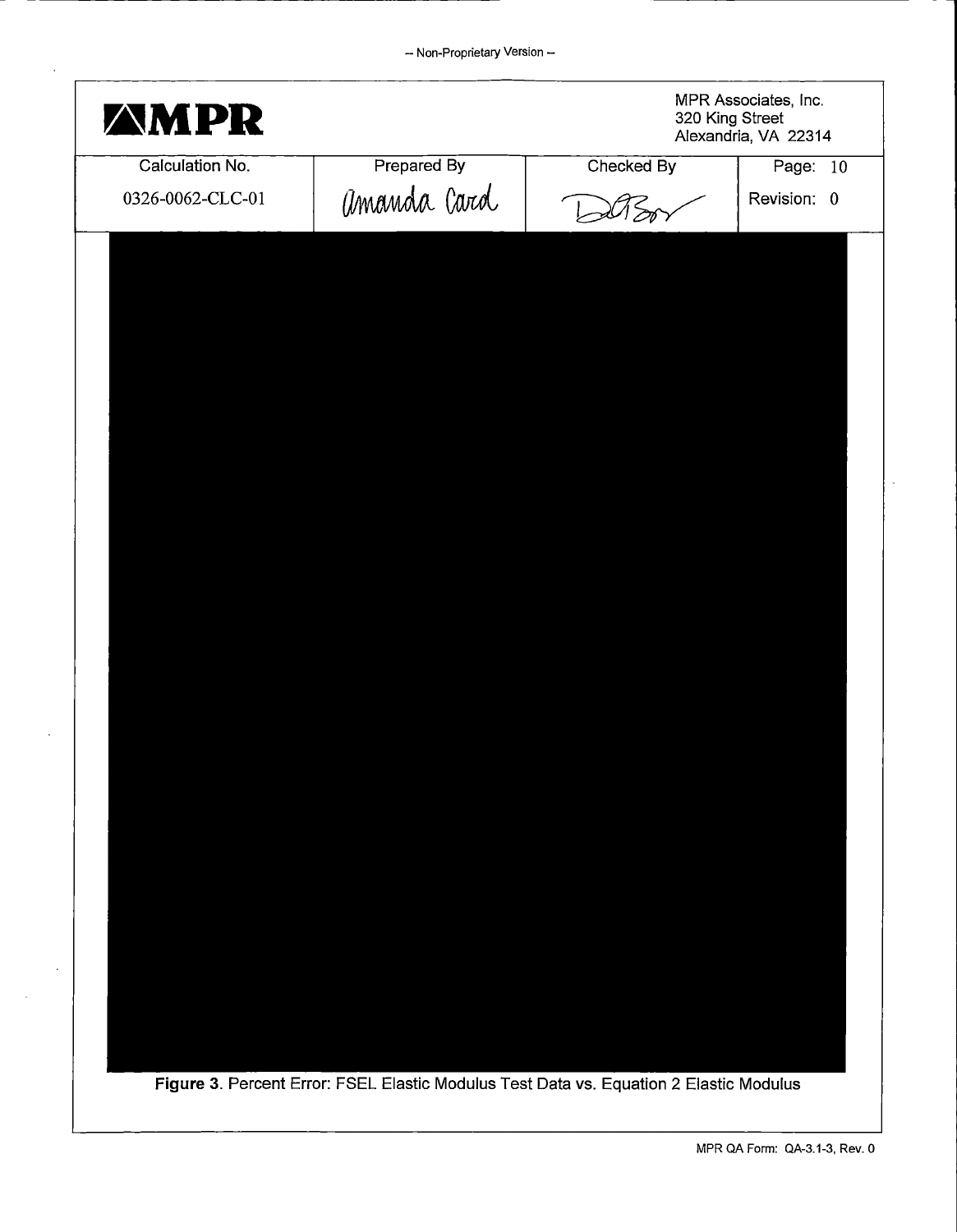| <b>AMPR</b>                        |                                                                                 | 320 King Street                                                                                | MPR Associates, Inc.<br>Alexandria, VA 22314 |  |  |
|------------------------------------|---------------------------------------------------------------------------------|------------------------------------------------------------------------------------------------|----------------------------------------------|--|--|
| Calculation No.                    | Prepared By                                                                     | Checked By                                                                                     | Page: $11$                                   |  |  |
| 0326-0062-CLC-01                   | amanda Card                                                                     |                                                                                                | Revision: 0                                  |  |  |
| 7.0<br><b>REFERENCES</b>           |                                                                                 |                                                                                                |                                              |  |  |
| 1.                                 | Seabrook Foreign Print No. 100629, "Concrete Test Report," Revision 5.          |                                                                                                |                                              |  |  |
| American Concrete Institute, 1971. |                                                                                 | 2. ACI 318-71, "Building Code Requirements for Structural Concrete and Commentary,"            |                                              |  |  |
|                                    | American Concrete Institute, Vol. 32, No. 6, December 1960, pg. 679-687.        | 3. Pauw, A., "Static Modulus of Elasticity of Concrete as Affected by Density," Journal of the |                                              |  |  |
|                                    | Below Grade for Electrical Tunnels and Control Building," Revision 2.           | 4. United Engineers Calculation No. CD-20, "Design of Mats at El. 20' 0" and 0' 0" and Walls   |                                              |  |  |
|                                    |                                                                                 | 5. MPR Special Test and Inspection Record No. STIR-0326-0062-24-9, Revision 0.                 |                                              |  |  |
|                                    |                                                                                 | 6. MPR Special Test and Inspection Record No. STIR-0326-0062-24-17, Revision 0.                |                                              |  |  |
|                                    | 7. MPR Special Test and Inspection Record No. STIR-0326-0062-24-21, Revision 0. |                                                                                                |                                              |  |  |
|                                    | 8. MPR Special Test and Inspection Record No. STIR-0326-0062-24-24, Revision 0. |                                                                                                |                                              |  |  |
|                                    |                                                                                 | 9. MPR Special Test and Inspection Record No. STIR-0326-0062-24-30, Revision 0.                |                                              |  |  |
|                                    |                                                                                 | 10. MPR Special Test and Inspection Record No. STIR-0326-0062-24-34, Revision 0.               |                                              |  |  |
|                                    |                                                                                 | 11. MPR Special Test and Inspection Record No. STIR-0326-0062-24-50, Revision 0.               |                                              |  |  |
|                                    |                                                                                 | 12. MPR Special Test and Inspection Record No. STIR-0326-0062-24-45, Revision 0.               |                                              |  |  |
|                                    |                                                                                 | 13. MPR Special Test and Inspection Record No. STIR-0326-0062-24-93, Revision 0.               |                                              |  |  |
|                                    |                                                                                 | 14. MPR Special Test and Inspection Record No. STIR-0326-0062-24-110, Revision 0.              |                                              |  |  |
|                                    |                                                                                 | 15. MPR Special Test and Inspection Record No. STIR-0326-0062-24-86, Revision 0.               |                                              |  |  |
|                                    |                                                                                 | 16. MPR Special Test and Inspection Record No. STIR-0326-0062-24-96, Revision 0.               |                                              |  |  |
|                                    |                                                                                 | 17. MPR Special Test and Inspection Record No. STIR-0326-0062-24-13, Revision 0.               |                                              |  |  |
|                                    |                                                                                 | 18. MPR Special Test and Inspection Record No. STIR-0326-0062-24-19, Revision 0.               |                                              |  |  |
|                                    |                                                                                 | 19. MPR Special Test and Inspection Record No. STIR-0326-0062-24-23, Revision 0.               |                                              |  |  |
|                                    |                                                                                 | 20. MPR Special Test and Inspection Record No. STIR-0326-0062-24-26, Revision 0.               |                                              |  |  |
|                                    |                                                                                 |                                                                                                | MPR QA Form: QA-3.1-3, Rev. 0                |  |  |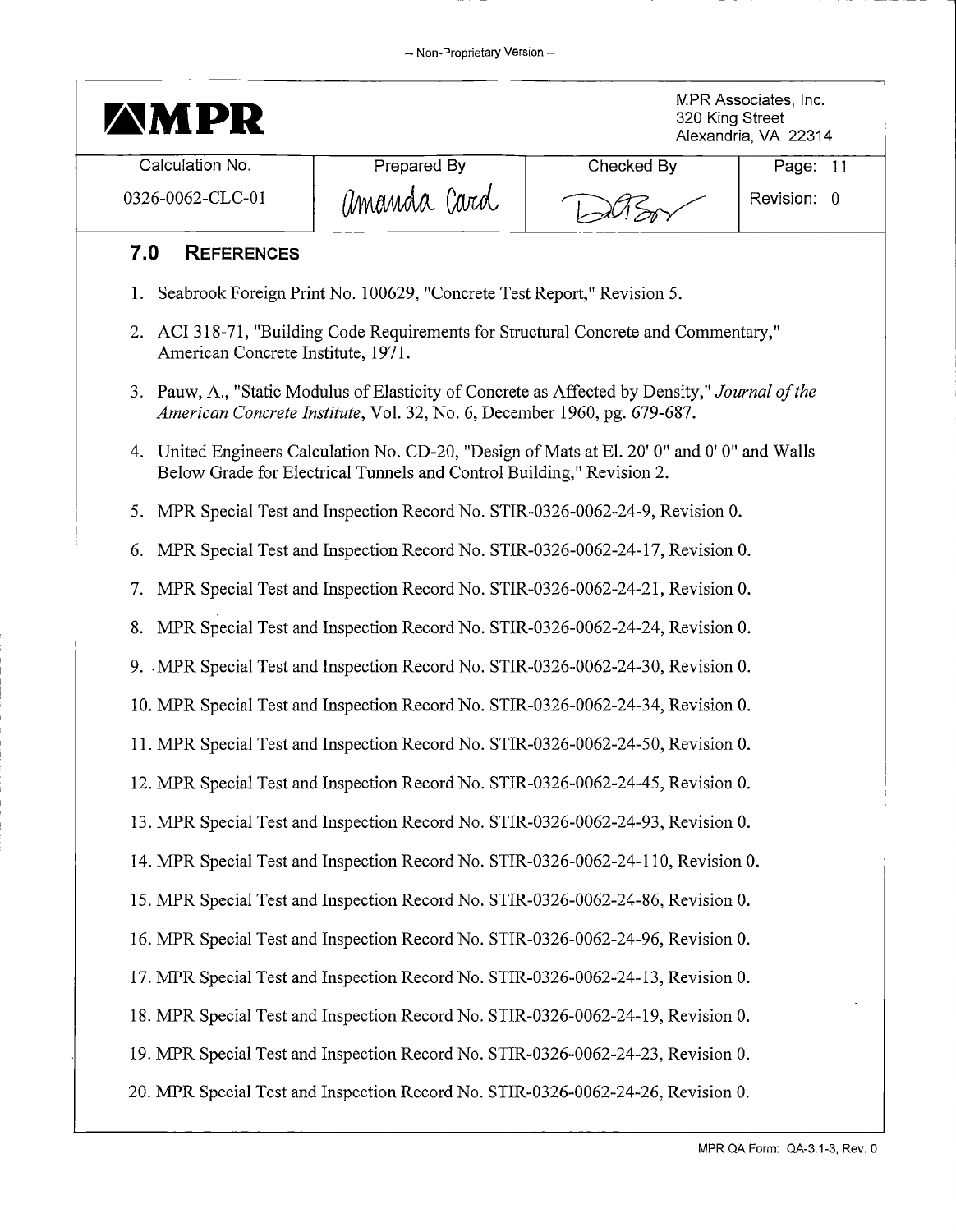

**MPR Associates, Inc.**<br>320 King Street<br>Alexandria, VA 22314 320 King Street Alexandria, VA 22314

| Calculation No.  | Prepared By | Checked By                                                                        | Page:       | -12 |
|------------------|-------------|-----------------------------------------------------------------------------------|-------------|-----|
| 0326-0062-CLC-01 | amanda Card |                                                                                   | Revision: 0 |     |
|                  |             | 21. MPR Special Test and Inspection Record No. STIR-0326-0062-24-31, Revision 0.  |             |     |
|                  |             | 22. MPR Special Test and Inspection Record No. STIR-0326-0062-24-35, Revision 0.  |             |     |
|                  |             | 23. MPR Special Test and Inspection Record No. STIR-0326-0062-24-84, Revision 0.  |             |     |
|                  |             | 24. MPR Special Test and Inspection Record No. STIR-0326-0062-24-106, Revision 0. |             |     |
|                  |             | 25. MPR Special Test and Inspection Record No. STIR-0326-0062-24-117, Revision 0. |             |     |
|                  |             | 26. MPR Special Test and Inspection Record No. STIR-0326-0062-24-11, Revision 0.  |             |     |
|                  |             | 27. MPR Special Test and Inspection Record No. STIR-0326-0062-24-47, Revision 0.  |             |     |
|                  |             | 28. MPR Special Test and Inspection Record No. STIR-0326-0062-24-95, Revision 0.  |             |     |
|                  |             | 29. MPR Special Test and Inspection Record No. STIR-0326-0062-24-111, Revision 0. |             |     |
|                  |             | 30. MPR Special Test and Inspection Record No. STIR-0326-0062-24-89, Revision 0.  |             |     |
|                  |             | 31. MPR Special Test and Inspection Record No. STIR-0326-0062-24-98, Revision 0.  |             |     |
|                  |             | 32. MPR Special Test and Inspection Record No. STIR-0326-0062-24-87, Revision 0.  |             |     |
|                  |             | 33. MPR Special Test and Inspection Record No. STIR-0326-0062-24-107, Revision 0. |             |     |
|                  |             | 34. MPR Special Test and Inspection Record No. STIR-0326-0062-24-90, Revision 0.  |             |     |
|                  |             | 35. MPR Special Test and Inspection Record No. STIR-0326-0062-24-123, Revision 0. |             |     |
|                  |             | 36. MPR Special Test and Inspection Record No. STIR-0326-0062-24-124, Revision 0. |             |     |
|                  |             | 37. MPR Special Test and Inspection Record No. STIR-0326-0062-24-127, Revision 0. |             |     |
|                  |             | 38. MPR Special Test and Inspection Record No. STIR-0326-0062-24-128, Revision 0. |             |     |
|                  |             | 39. MPR Special Test and Inspection Record No. STIR-0326-0062-24-135, Revision 0. |             |     |
|                  |             | 40. MPR Special Test and Inspection Record No. STIR-0326-0062-24-136, Revision 0. |             |     |
|                  |             |                                                                                   |             |     |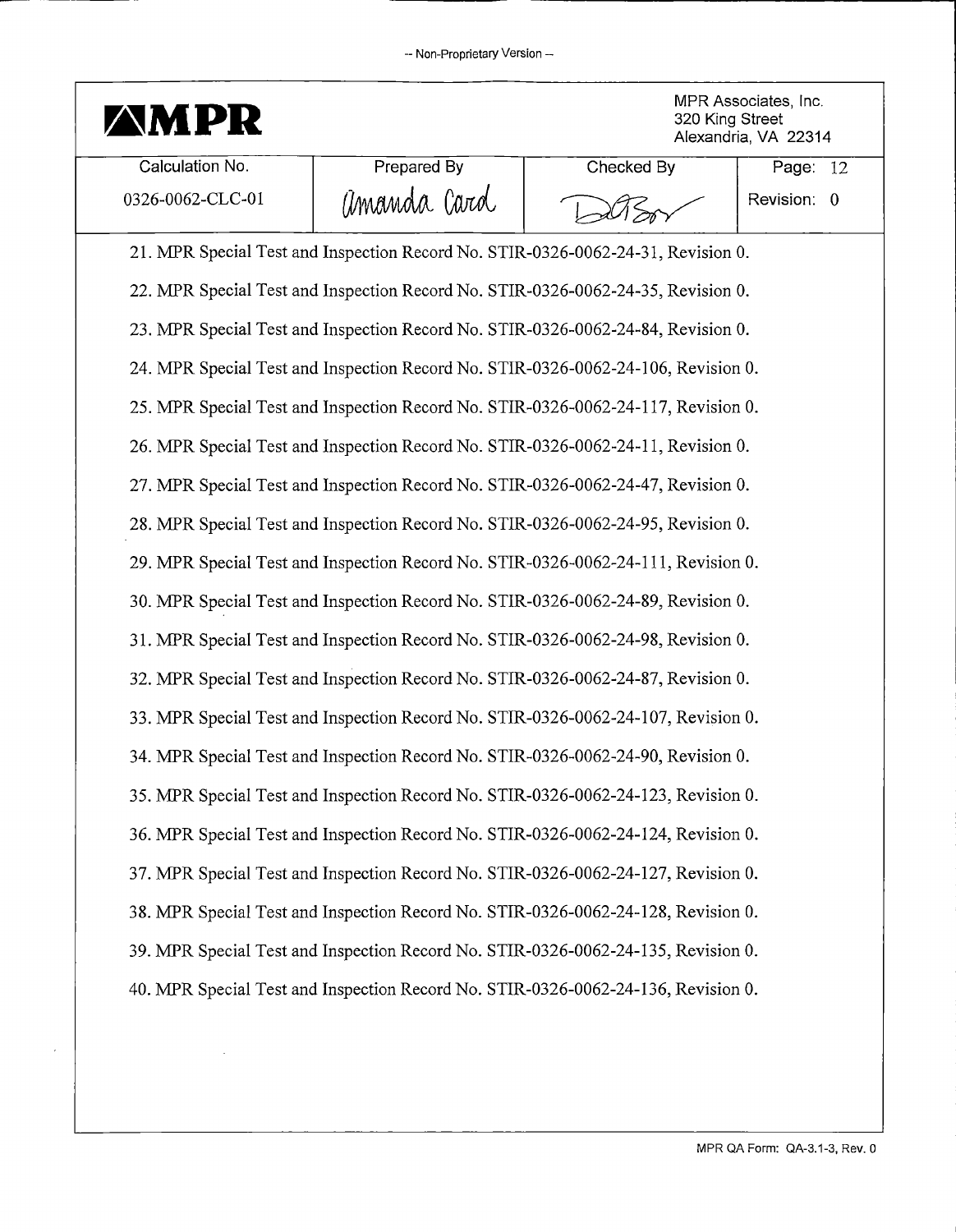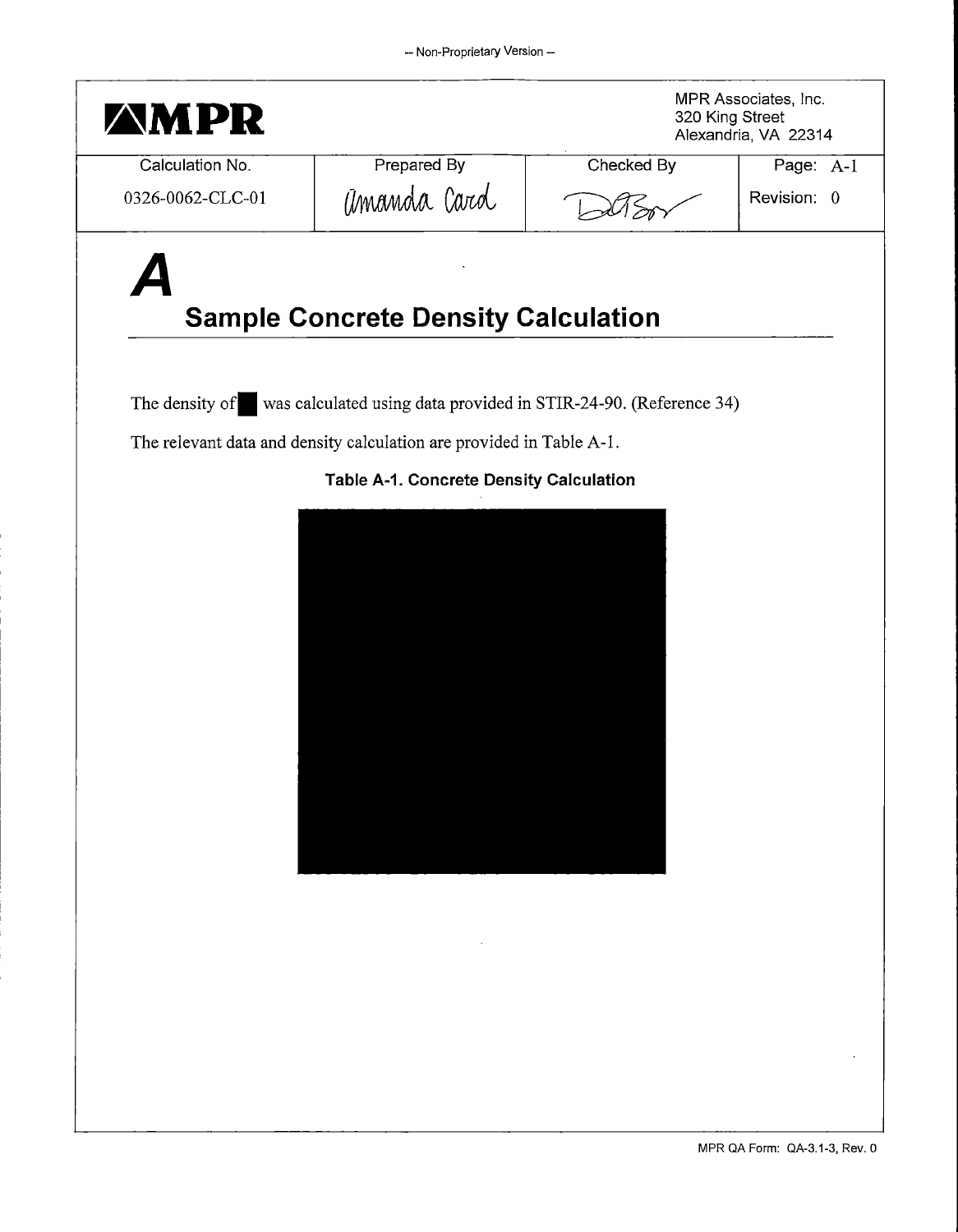

MPR QA Form: QA-3.1-3, Rev. 0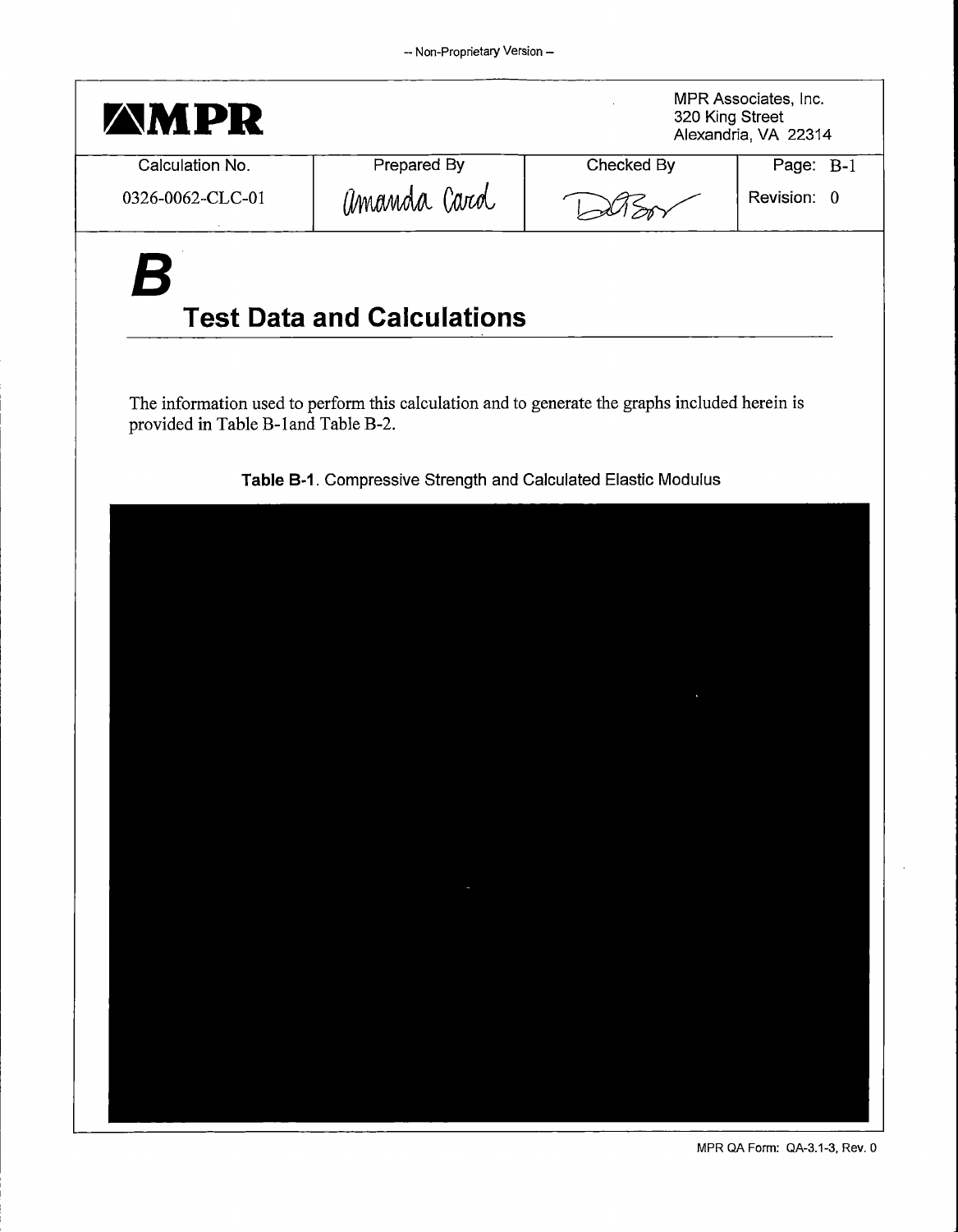| <b>AMPR</b>      |                                                                | MPR Associates, Inc.<br>320 King Street<br>Alexandria, VA 22314 |             |
|------------------|----------------------------------------------------------------|-----------------------------------------------------------------|-------------|
| Calculation No.  | Prepared By                                                    | Checked By                                                      | Page: B-2   |
| 0326-0062-CLC-01 | amanda Card                                                    |                                                                 | Revision: 0 |
|                  | Table B-1. Compressive Strength and Calculated Elastic Modulus |                                                                 |             |
|                  |                                                                |                                                                 |             |
|                  |                                                                |                                                                 |             |
|                  |                                                                |                                                                 |             |
|                  |                                                                |                                                                 |             |
|                  |                                                                |                                                                 |             |
|                  |                                                                |                                                                 |             |
|                  |                                                                |                                                                 |             |
|                  |                                                                |                                                                 |             |
|                  |                                                                |                                                                 |             |
|                  |                                                                |                                                                 |             |
|                  |                                                                |                                                                 |             |
|                  |                                                                |                                                                 |             |
|                  |                                                                |                                                                 |             |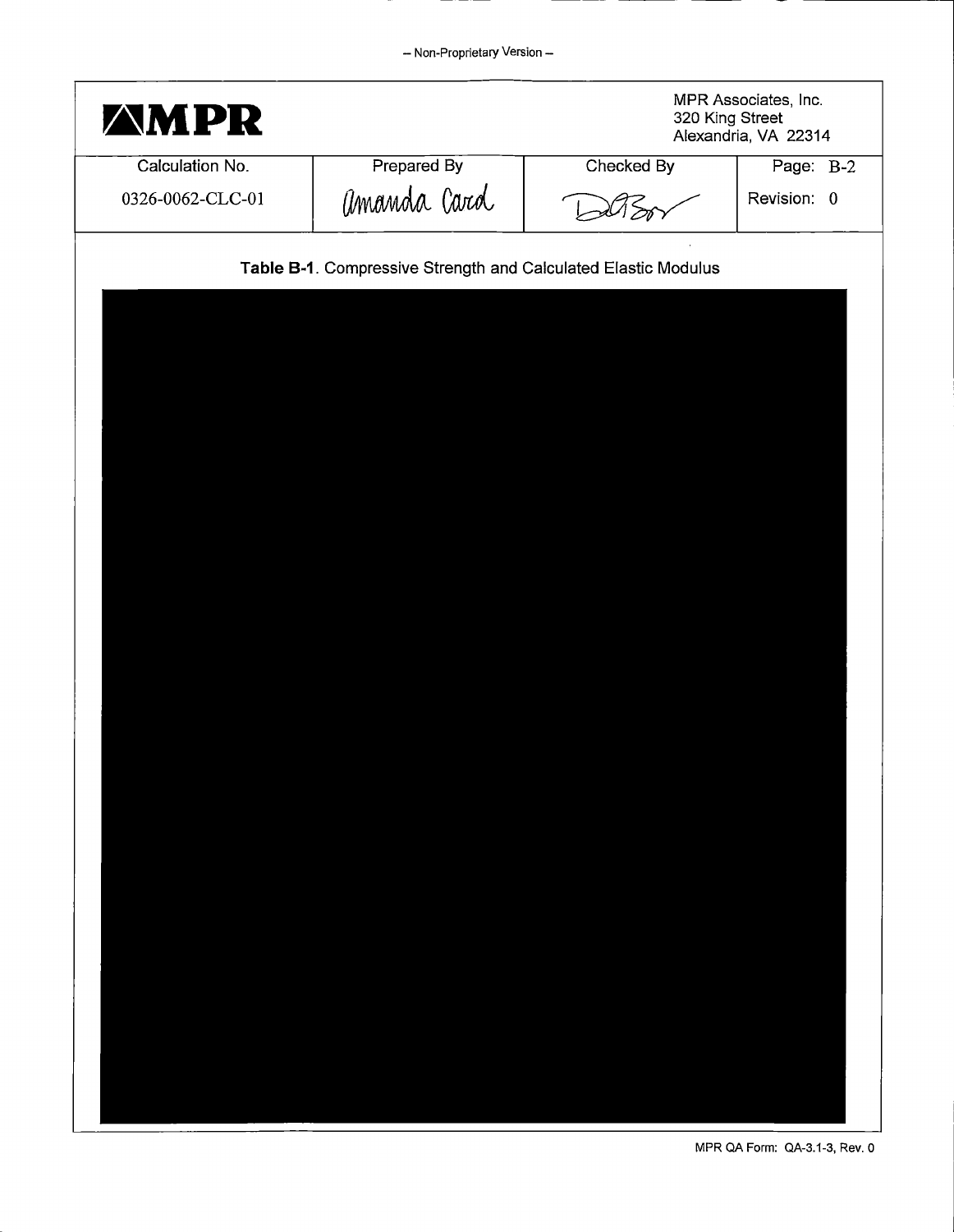- Non-Proprietary Version-

| <b>AMPR</b>      |                                                                | MPR Associates, Inc.<br>320 King Street<br>Alexandria, VA 22314 |             |
|------------------|----------------------------------------------------------------|-----------------------------------------------------------------|-------------|
| Calculation No.  | Prepared By                                                    | Checked By<br>$\mathcal{L}$                                     | Page: B-3   |
| 0326-0062-CLC-01 | amanda Card                                                    |                                                                 | Revision: 0 |
|                  | Table B-1. Compressive Strength and Calculated Elastic Modulus |                                                                 |             |
|                  |                                                                |                                                                 |             |
|                  |                                                                |                                                                 |             |
|                  |                                                                |                                                                 |             |
|                  |                                                                |                                                                 |             |
|                  |                                                                |                                                                 |             |
|                  |                                                                |                                                                 |             |
|                  |                                                                |                                                                 |             |
|                  |                                                                |                                                                 |             |
|                  |                                                                |                                                                 |             |
|                  |                                                                |                                                                 |             |
|                  |                                                                |                                                                 |             |
|                  |                                                                |                                                                 |             |
|                  |                                                                |                                                                 |             |
|                  |                                                                |                                                                 |             |
|                  |                                                                |                                                                 |             |
|                  |                                                                |                                                                 |             |
|                  |                                                                |                                                                 |             |

MPR QA Form: QA-3.1-3, Rev. o

 $\mathcal{S}$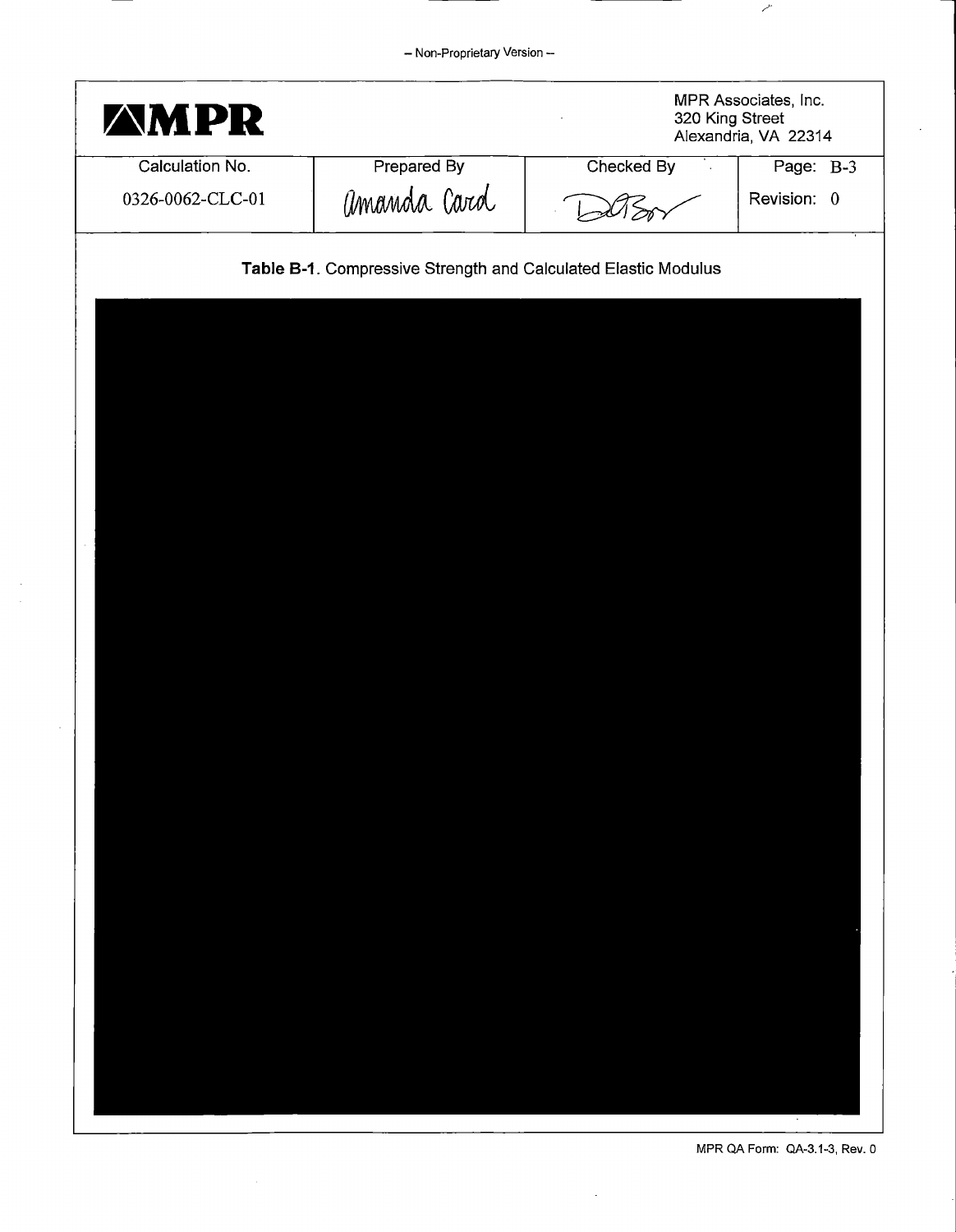| <b>AMPR</b>      |                                                                | MPR Associates, Inc.<br>320 King Street<br>Alexandria, VA 22314 |             |
|------------------|----------------------------------------------------------------|-----------------------------------------------------------------|-------------|
| Calculation No.  | Prepared By                                                    | Checked By                                                      | Page: B-4   |
| 0326-0062-CLC-01 | amanda Card                                                    |                                                                 | Revision: 0 |
|                  | Table B-1. Compressive Strength and Calculated Elastic Modulus |                                                                 |             |
|                  |                                                                |                                                                 |             |
|                  |                                                                |                                                                 |             |
|                  |                                                                |                                                                 |             |
|                  |                                                                |                                                                 |             |
|                  |                                                                |                                                                 |             |
|                  |                                                                |                                                                 |             |
|                  |                                                                |                                                                 |             |
|                  |                                                                |                                                                 |             |
|                  |                                                                |                                                                 |             |
|                  |                                                                |                                                                 |             |
|                  |                                                                |                                                                 |             |
|                  |                                                                |                                                                 |             |
|                  |                                                                |                                                                 |             |
|                  |                                                                |                                                                 |             |
|                  |                                                                |                                                                 |             |
|                  |                                                                |                                                                 |             |
|                  |                                                                |                                                                 |             |
|                  |                                                                |                                                                 |             |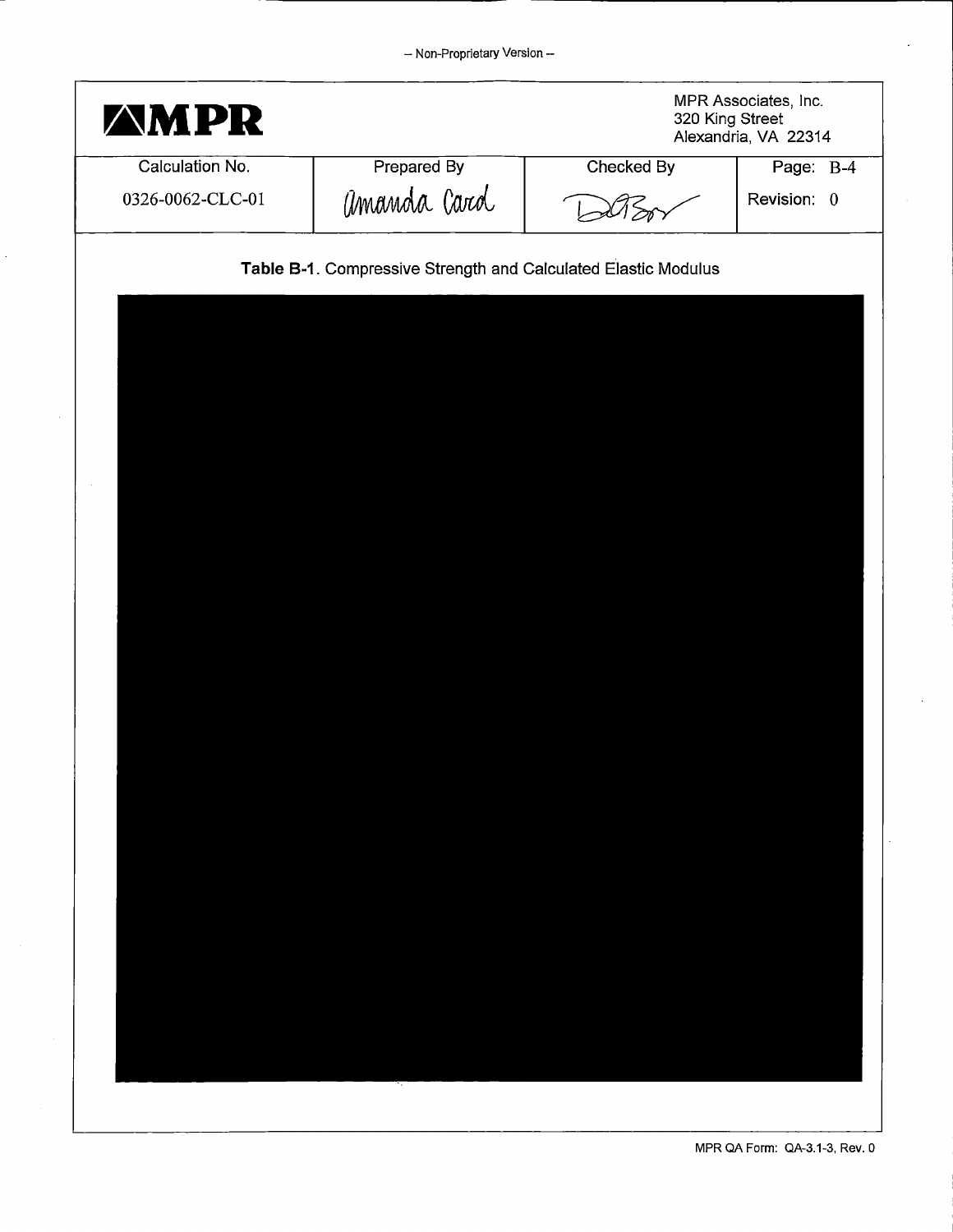| <b>AMPR</b>      |                            | MPR Associates, Inc.<br>320 King Street<br>Alexandria, VA 22314 |             |
|------------------|----------------------------|-----------------------------------------------------------------|-------------|
| Calculation No.  | Prepared By                | Checked By                                                      | Page: B-5   |
| 0326-0062-CLC-01 | amanda Card                |                                                                 | Revision: 0 |
|                  | Table B-2. Elastic Modulus |                                                                 |             |
|                  |                            |                                                                 |             |
|                  |                            |                                                                 |             |
|                  |                            |                                                                 |             |
|                  |                            |                                                                 |             |
|                  |                            |                                                                 |             |
|                  |                            |                                                                 |             |
|                  |                            |                                                                 |             |
|                  |                            |                                                                 |             |
|                  |                            |                                                                 |             |
|                  |                            |                                                                 |             |
|                  |                            |                                                                 |             |
|                  |                            |                                                                 |             |
|                  |                            |                                                                 |             |
|                  |                            |                                                                 |             |
|                  |                            |                                                                 |             |
|                  |                            |                                                                 |             |
|                  |                            |                                                                 |             |

 $\bar{z}$ 

MPR QA Form: QA-3.1-3, Rev. 0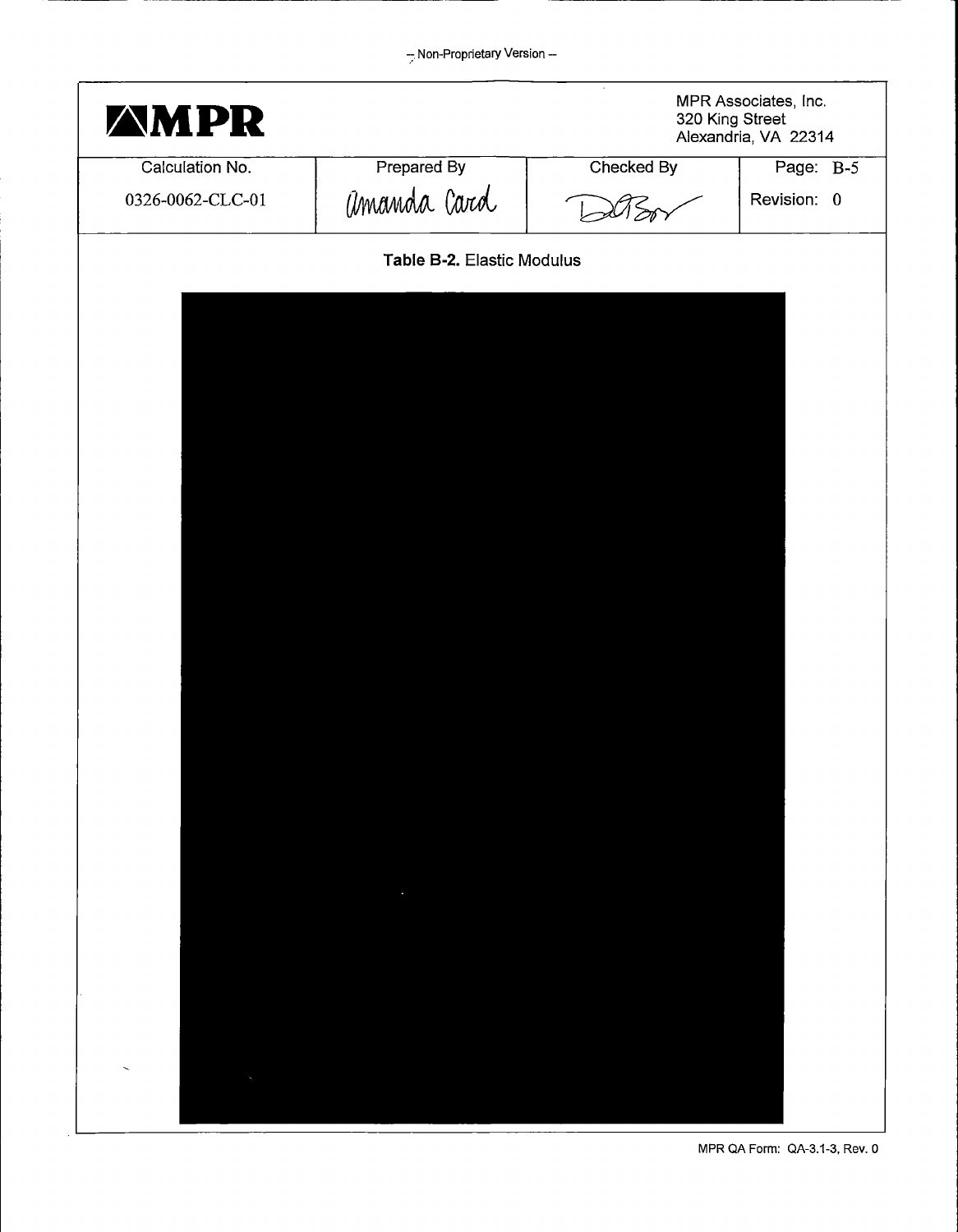| MPR<br>Z                            |                            | MPR Associates, Inc.<br>320 King Street<br>Alexandria, VA 22314 |                          |  |
|-------------------------------------|----------------------------|-----------------------------------------------------------------|--------------------------|--|
| Calculation No.<br>0326-0062-CLC-01 | Prepared By<br>amanda Card | Checked By                                                      | Page: B-6<br>Revision: 0 |  |
|                                     | Table B-2. Elastic Modulus |                                                                 |                          |  |
|                                     |                            |                                                                 |                          |  |
|                                     |                            |                                                                 |                          |  |
|                                     |                            |                                                                 |                          |  |
|                                     |                            |                                                                 |                          |  |
|                                     |                            |                                                                 |                          |  |
|                                     |                            |                                                                 |                          |  |
|                                     |                            |                                                                 |                          |  |
|                                     |                            |                                                                 |                          |  |
|                                     |                            |                                                                 |                          |  |
|                                     |                            |                                                                 |                          |  |
|                                     |                            |                                                                 |                          |  |
|                                     |                            |                                                                 |                          |  |
|                                     |                            |                                                                 |                          |  |
|                                     |                            |                                                                 |                          |  |
|                                     |                            |                                                                 |                          |  |
|                                     |                            |                                                                 |                          |  |
|                                     |                            |                                                                 |                          |  |
|                                     |                            |                                                                 |                          |  |
|                                     |                            |                                                                 |                          |  |

 $\hat{\boldsymbol{r}}$